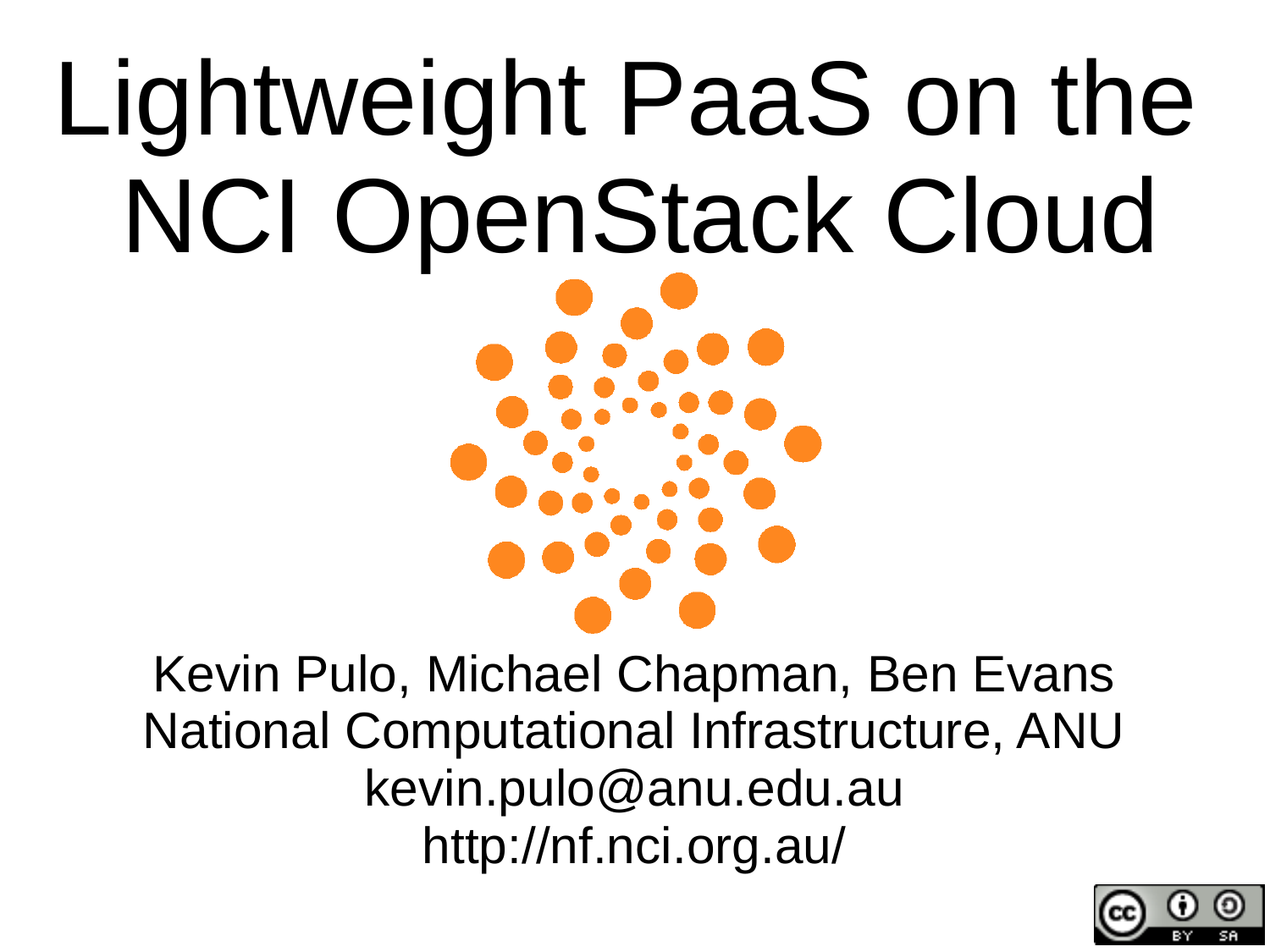#### Who is NCI?

- National Computational Infrastructure
- Australia's peak academic HPC and Data Intensive science facility



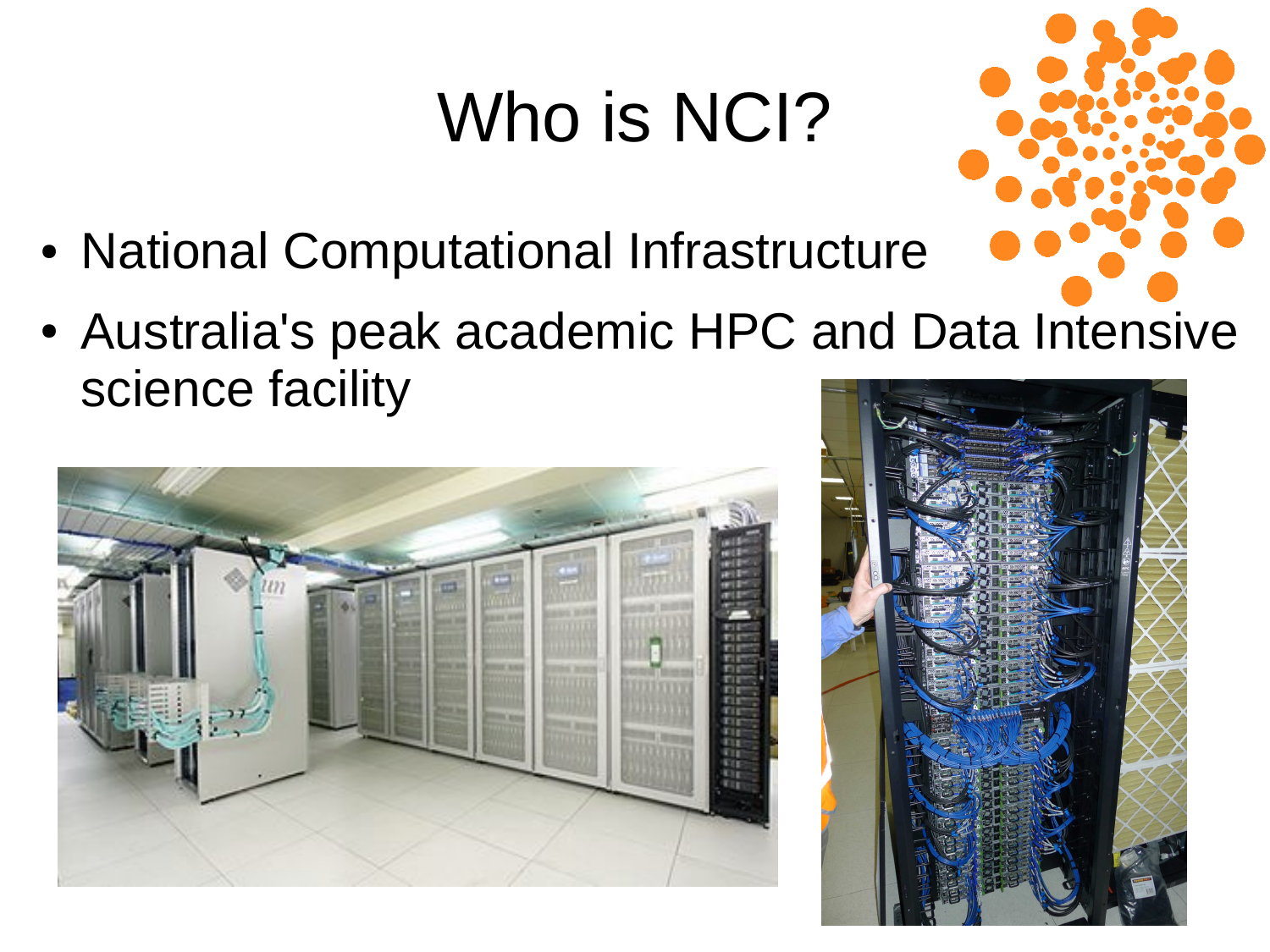### NCI Cloud Activities



- Ad-hoc virtualised environments for researchers and projects
- High performance node of NeCTAR's National Research Cloud
	- OpenStack Essex (Folsom in progress)
	- Infiniband interconnect
	- Large memory nodes
	- GPU accelerators
- NCI Cloud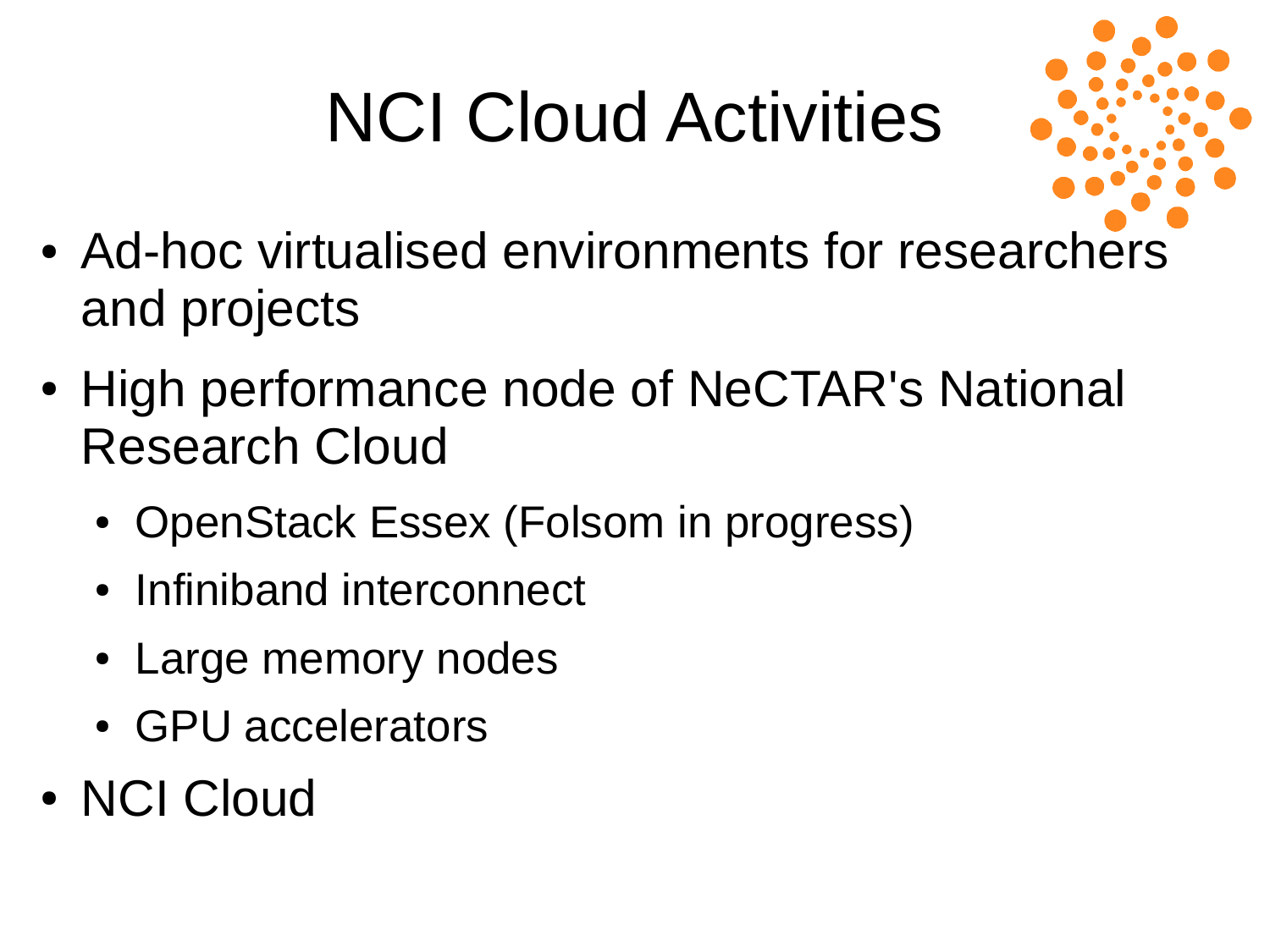#### Researchers and the Cloud

- Researchers are used to NCI's persistent, well manicured peak compute user environment
- Plain emphemeral laaS would be too "raw"
- Augment our OpenStack deployment
	- Give users a structured admin/mgmt framework
	- Without increasing our support burden
- Range of requirements: Hosting services (web, database, code repos, login) thru to cloud-bursting pure HPC compute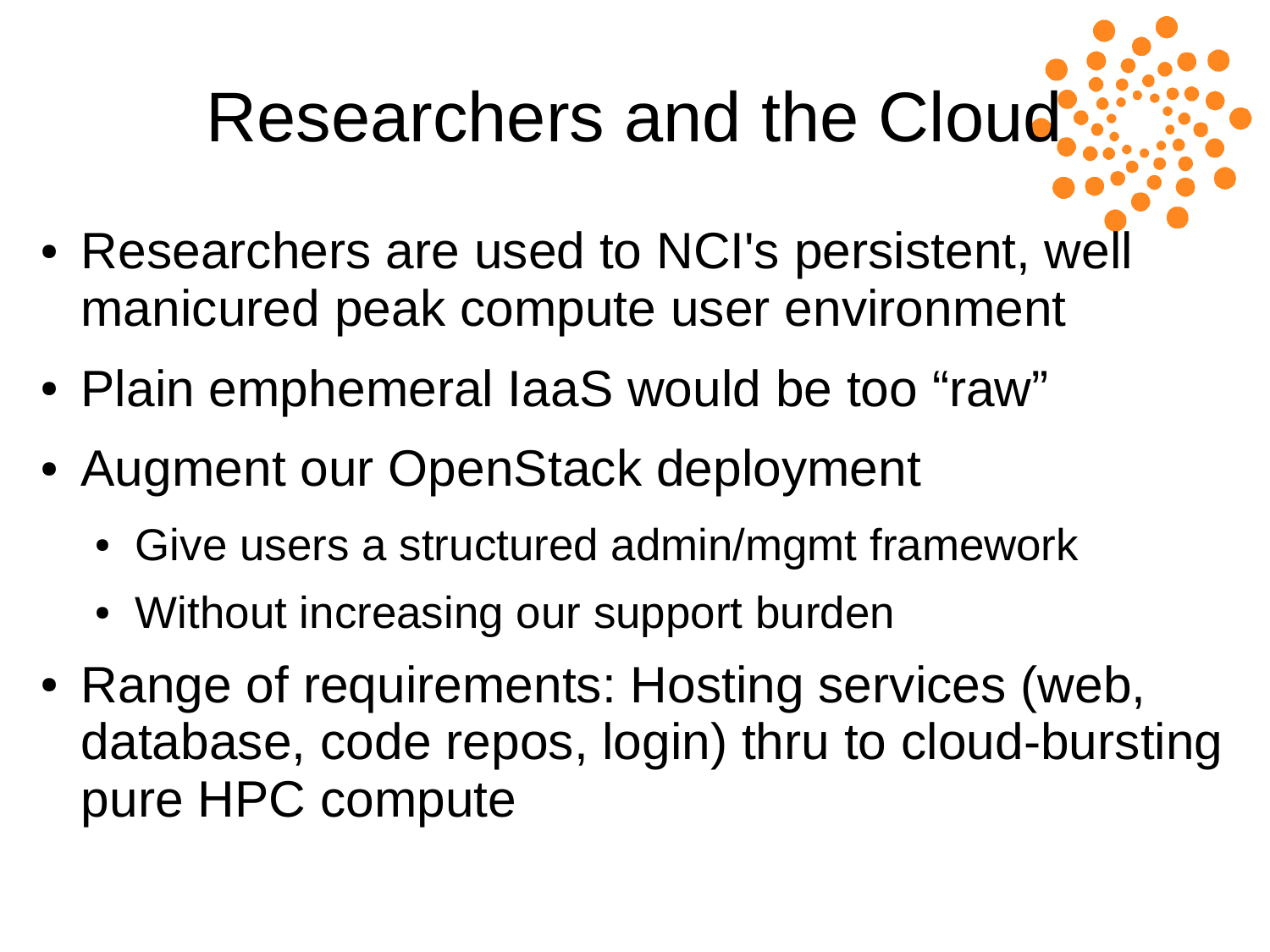#### Lightweight PaaS



- Puppet for managing instances
- Git repositories for revision control
	- Researchers generally use svn (if anything)
- Integration with existing LDAP accounts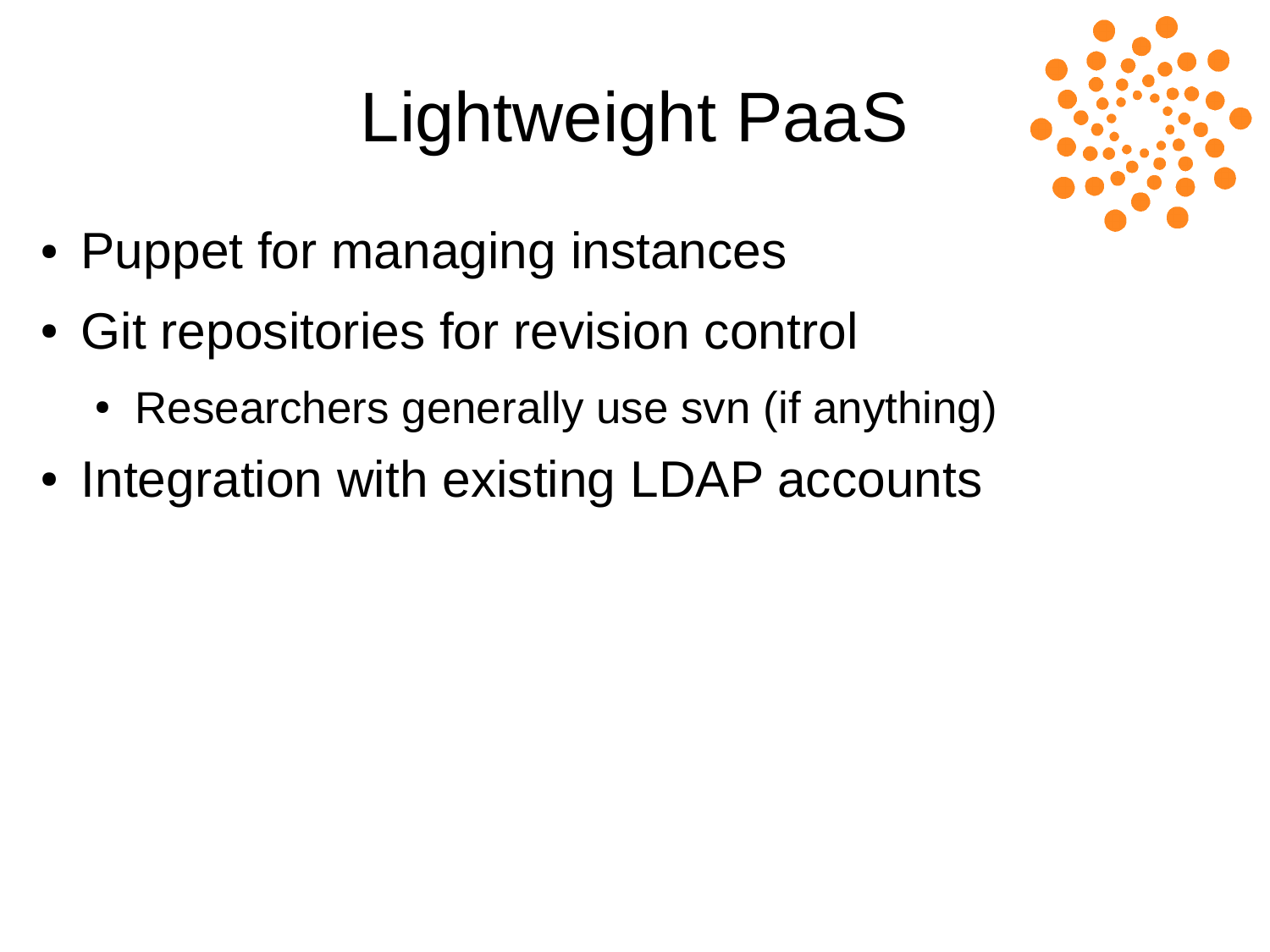#### Features



- Manage production services
- Spin up per-user development "clones"
- Integration with NCI user environment
- Collaborate with other tenants' Puppet configs
	- While keeping sensitive information private
- Receive updates from NCI
	- We don't control instances, but need them maintained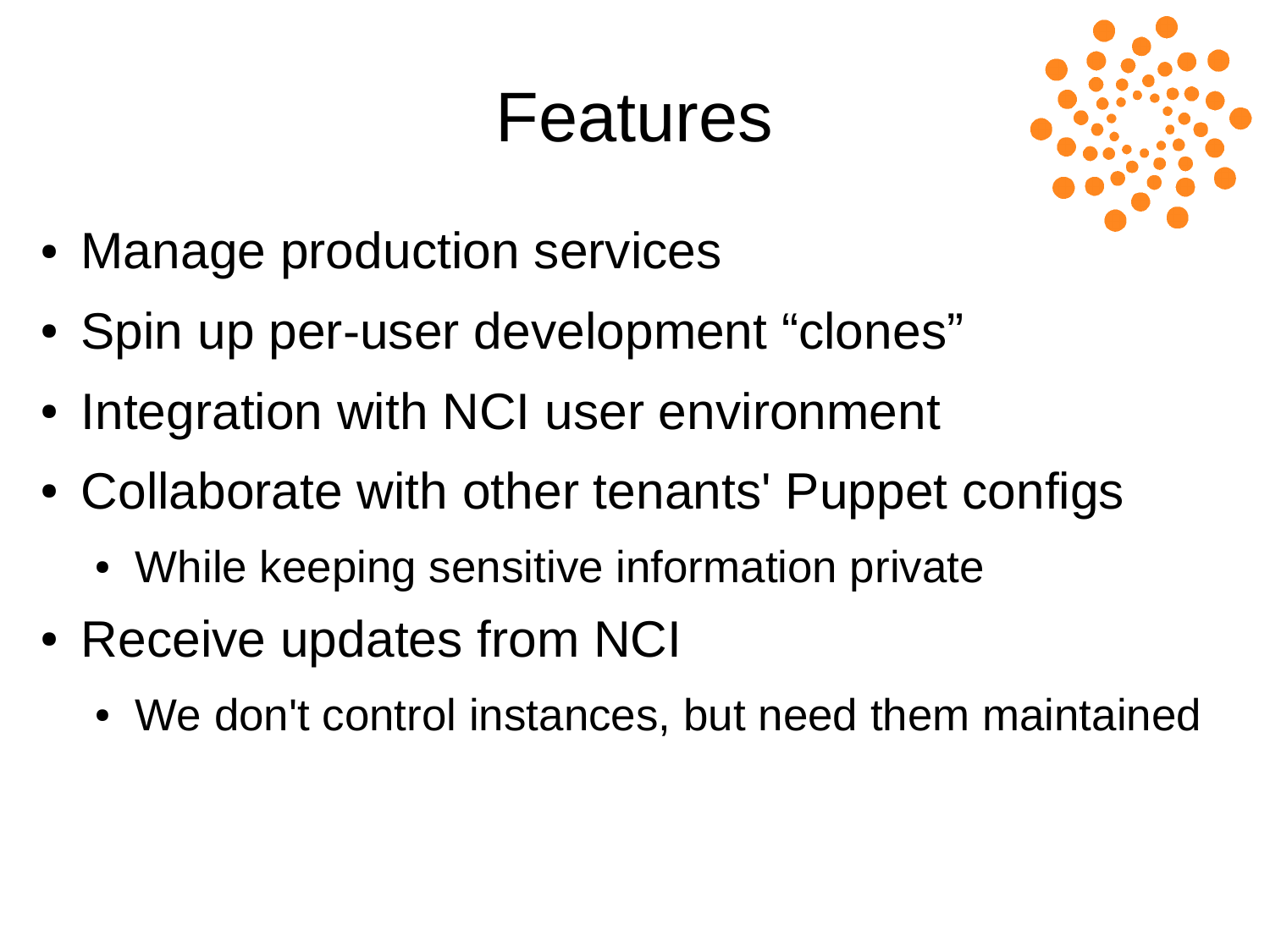#### Main Components



- Multi-tenant Puppet
- Git and Gitolite for Puppet configs
- Nova-boot wrapper and userdata helper
- Updating instances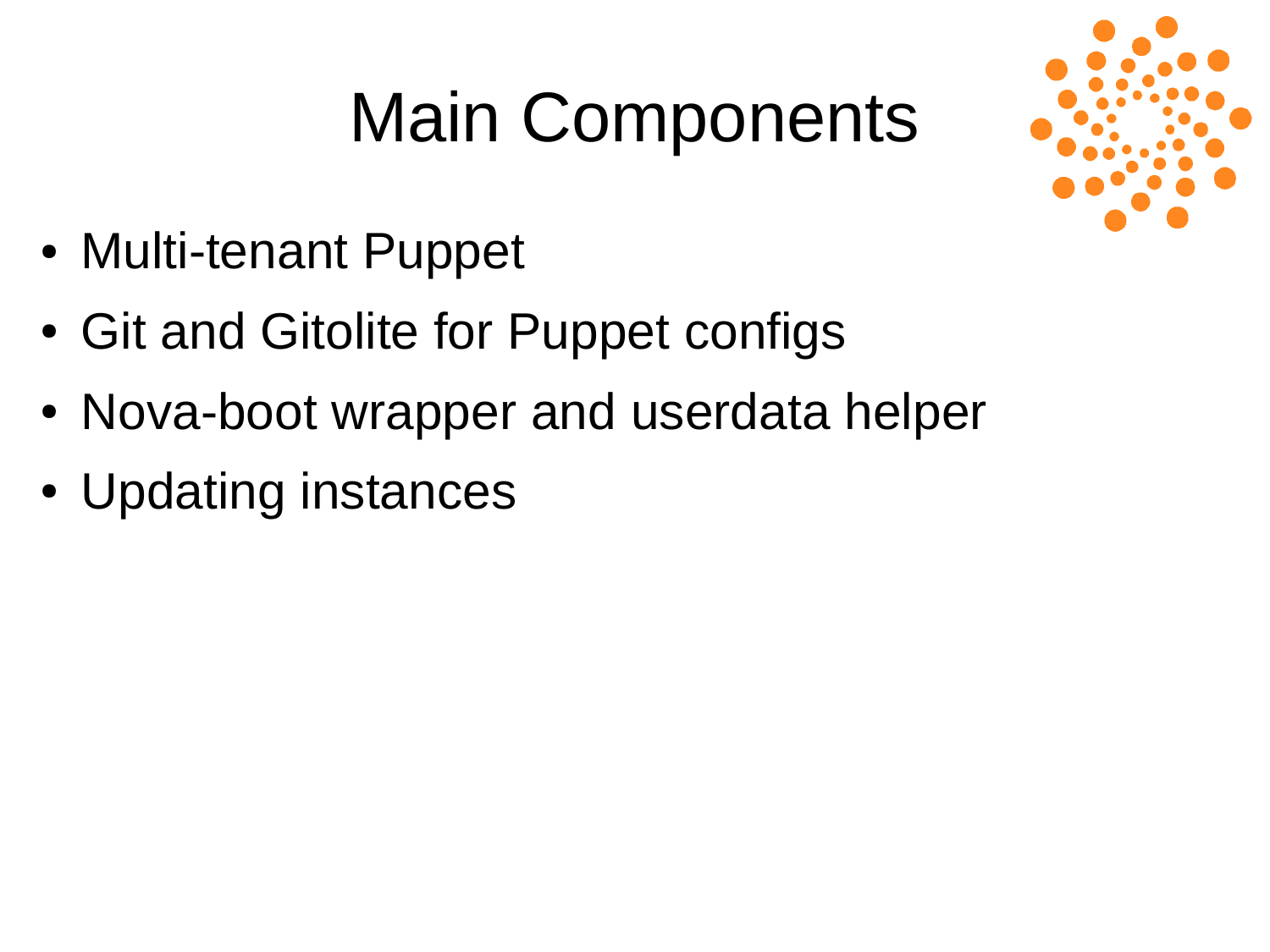#### Multi-tenant Puppet



- Puppetmaster/agent isn't appropriate
	- Users befuddled by ssh keys, so Puppet keys ugh
- Discourage ad-hoc on-host config updates
- git hooks to automatically update running instances when commits are pushed
	- Immediate feedback on errors
- "Continuous deployment" model: System state is determined solely by repo contents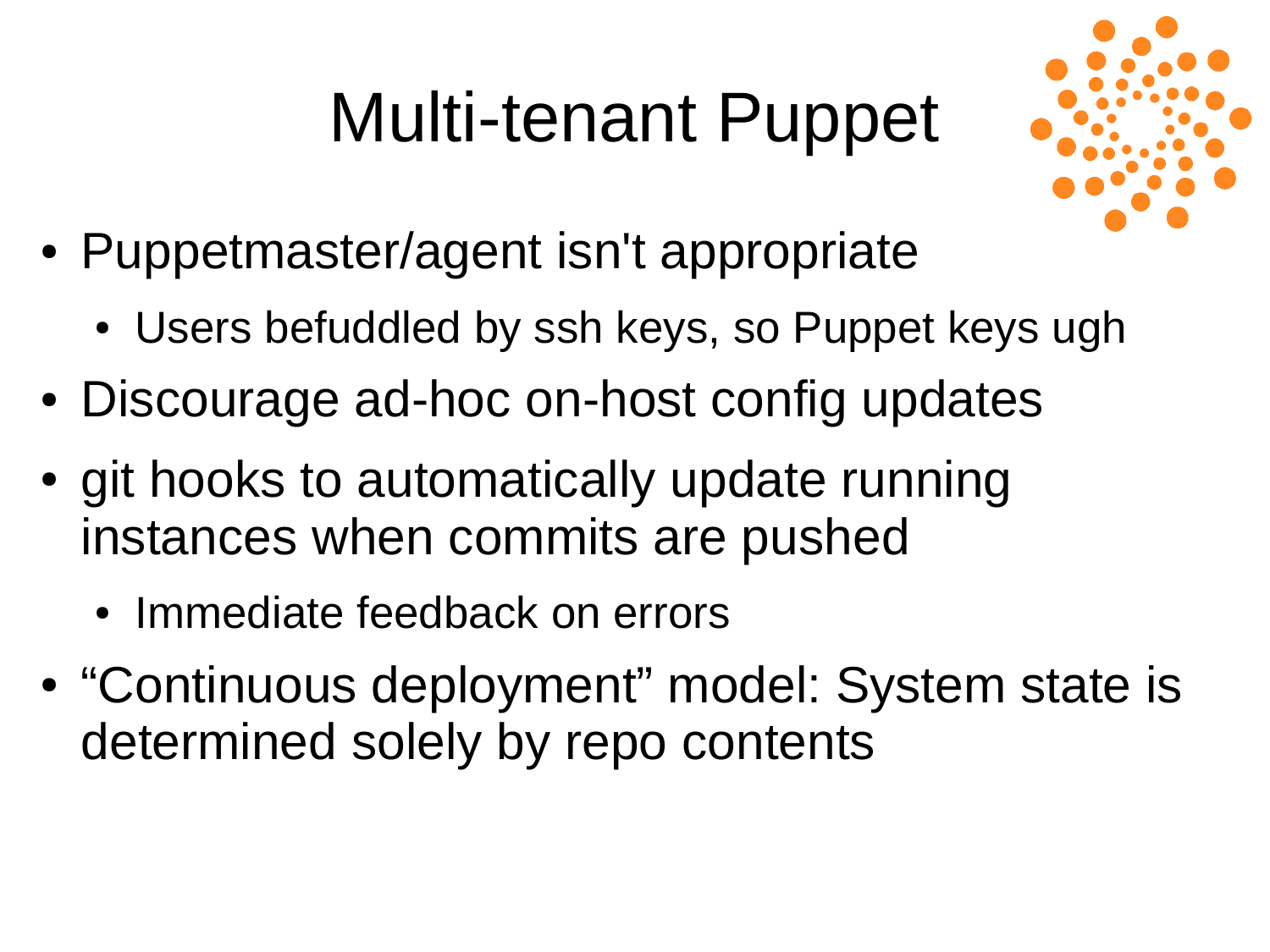#### Git and Gitolite



- Excellent access control layer for git
- https://github.com/sitaramc/gitolite
- Not using Gitolite's ssh key management
- Users login initially with LDAP password
- Then access self-service ssh key management system (plumbed into Gitolite)
- $\cdot$  Fork the nci/puppet repo
- Gitolite has interface for managing permissions
- User branches starting with username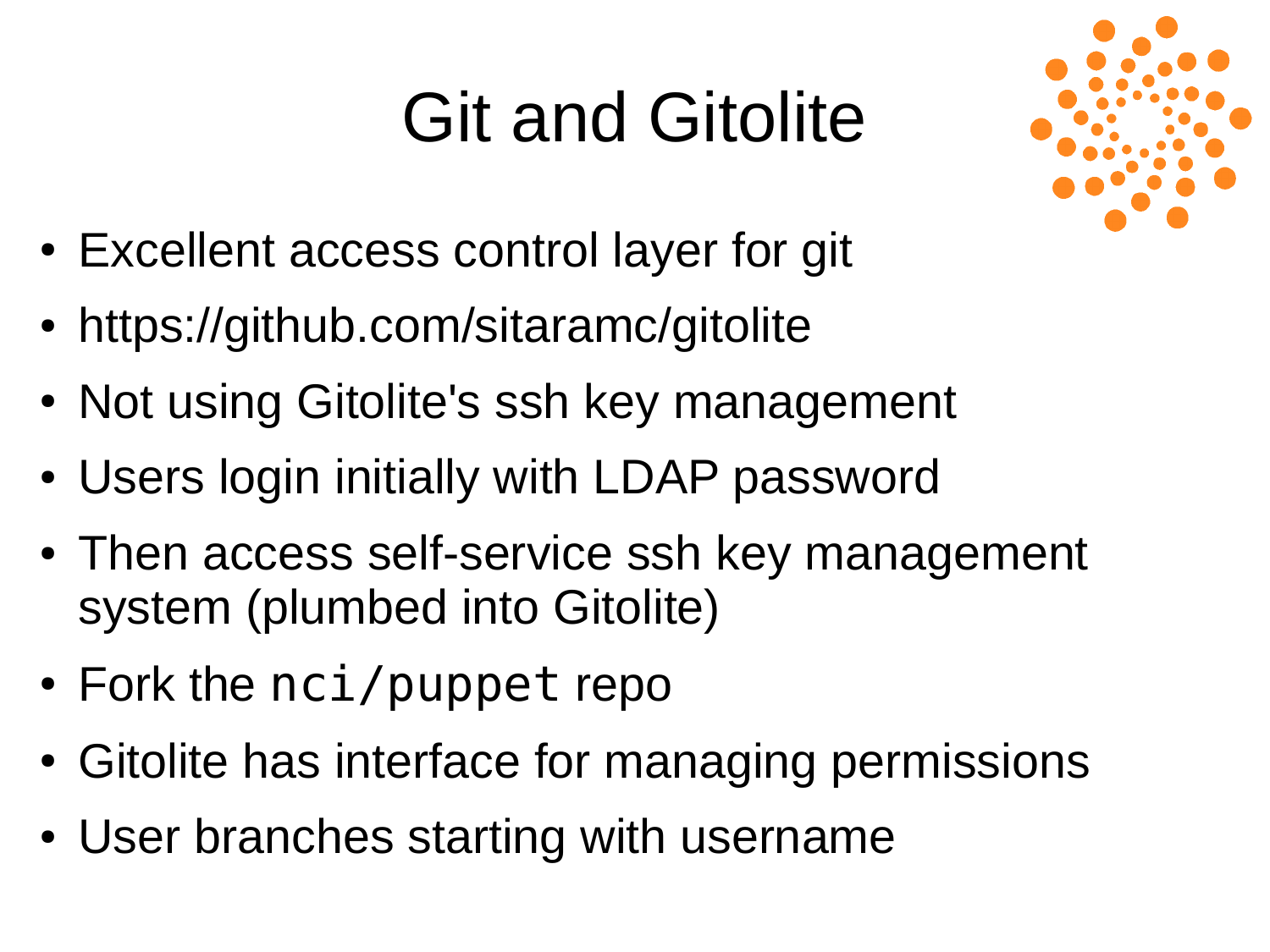#### Public/Private Repos



- Repos live under  $p/\text{tenant}$  namespace
	- Publicly readable, read/write by tenant members
- Repos under p/*tenant*/private/\* namespace
	- Only read/write by tenant members
- p/*tenant*/puppet repo has submodule named private, at p/*tenant*/private/puppet
	- Stores passwords, private keys, etc
- Symlink into private repo, set Puppet variables
- NCI admins have full access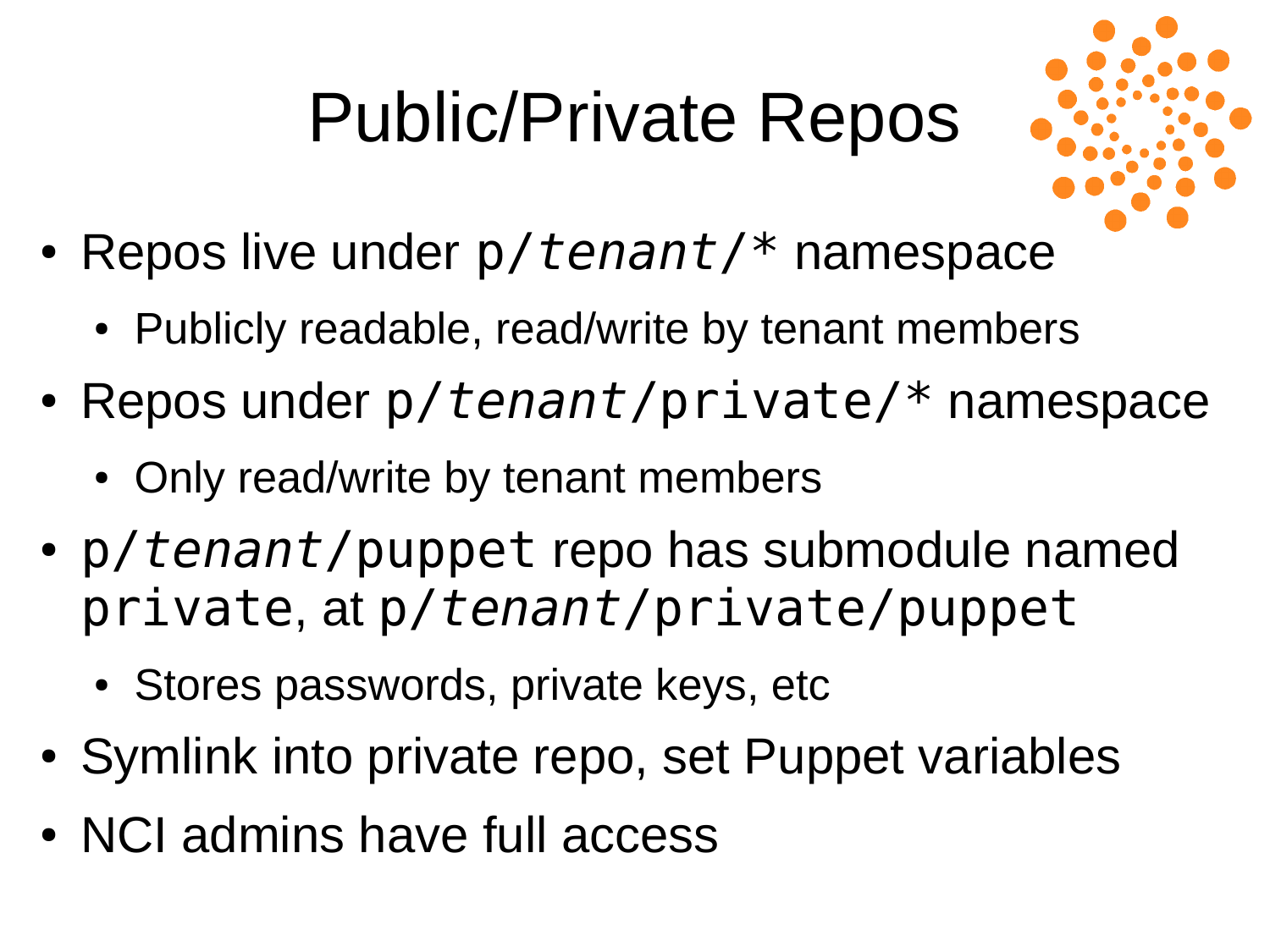# Typical nci/puppet Modules

- LDAP client access
- Login access control via pam access
- Sudo support
- Various software like Apache, Tomcat, Thredds, Python and CPAN modules
- Access to NFS filesystems
	- Including shared HPC filesystems
	- Including dealing with root squash
	- Including for /home, /var, ... in lieu of volumes/cinder
- Planned access to custom built peak HPC software tree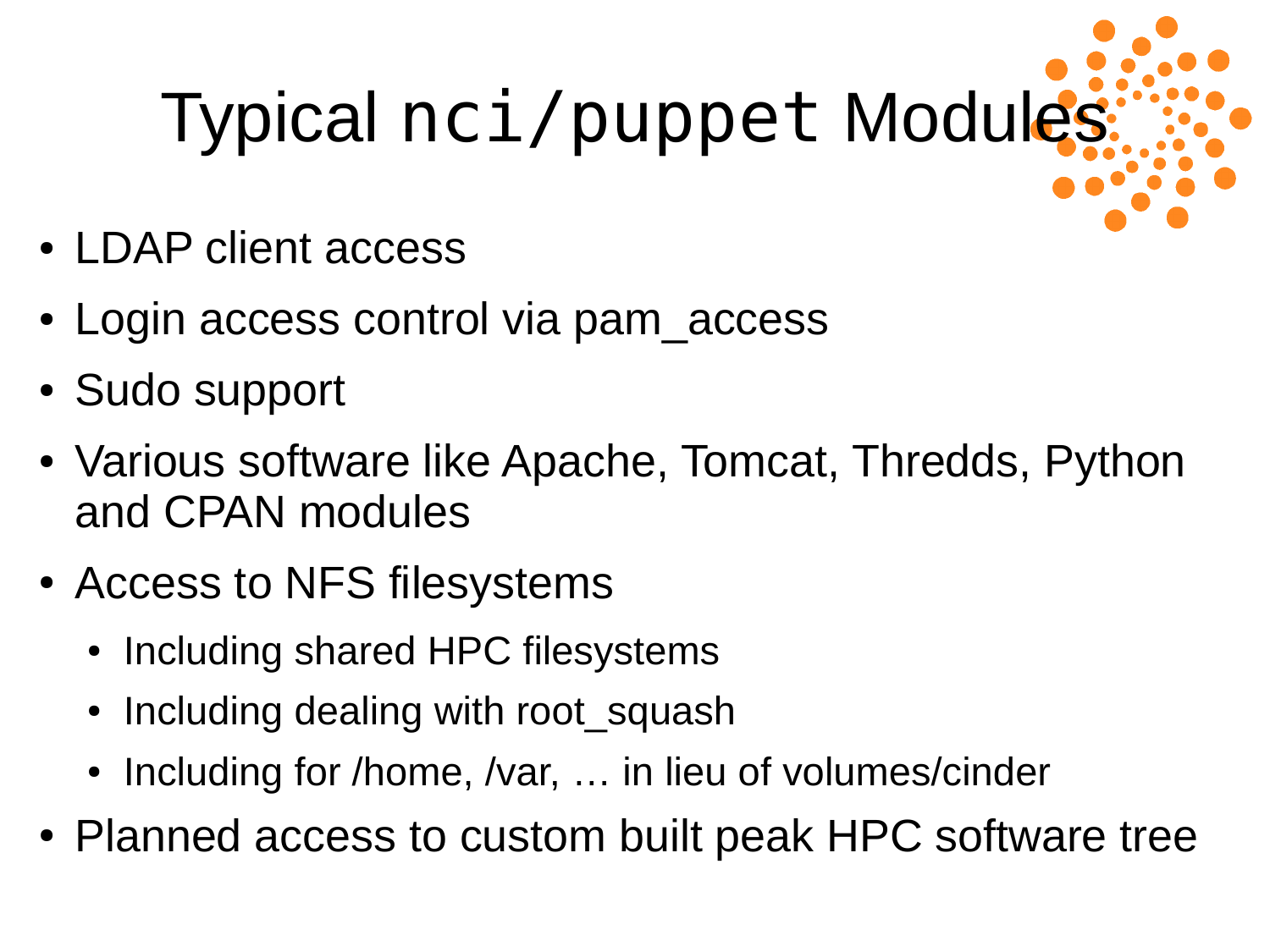## tools/nova-boot



- Eases the burden of bootstrapping a node to  $\neg$ nil
	- Repo sanity checks (private repo correctly in place, keys generated and in place, git user/email defined, etc)
	- Primes / root/.ssh/id rsa with private key that can clone repo (and checks that key works)
	- Primes / root/.ssh/known hosts with repo hostkey
	- Propagates git config user.name and user.email
	- Set timezone/time, hostname, nameserver, floating IP (if requested)
	- Install git and puppet
	- Trigger initial puppet run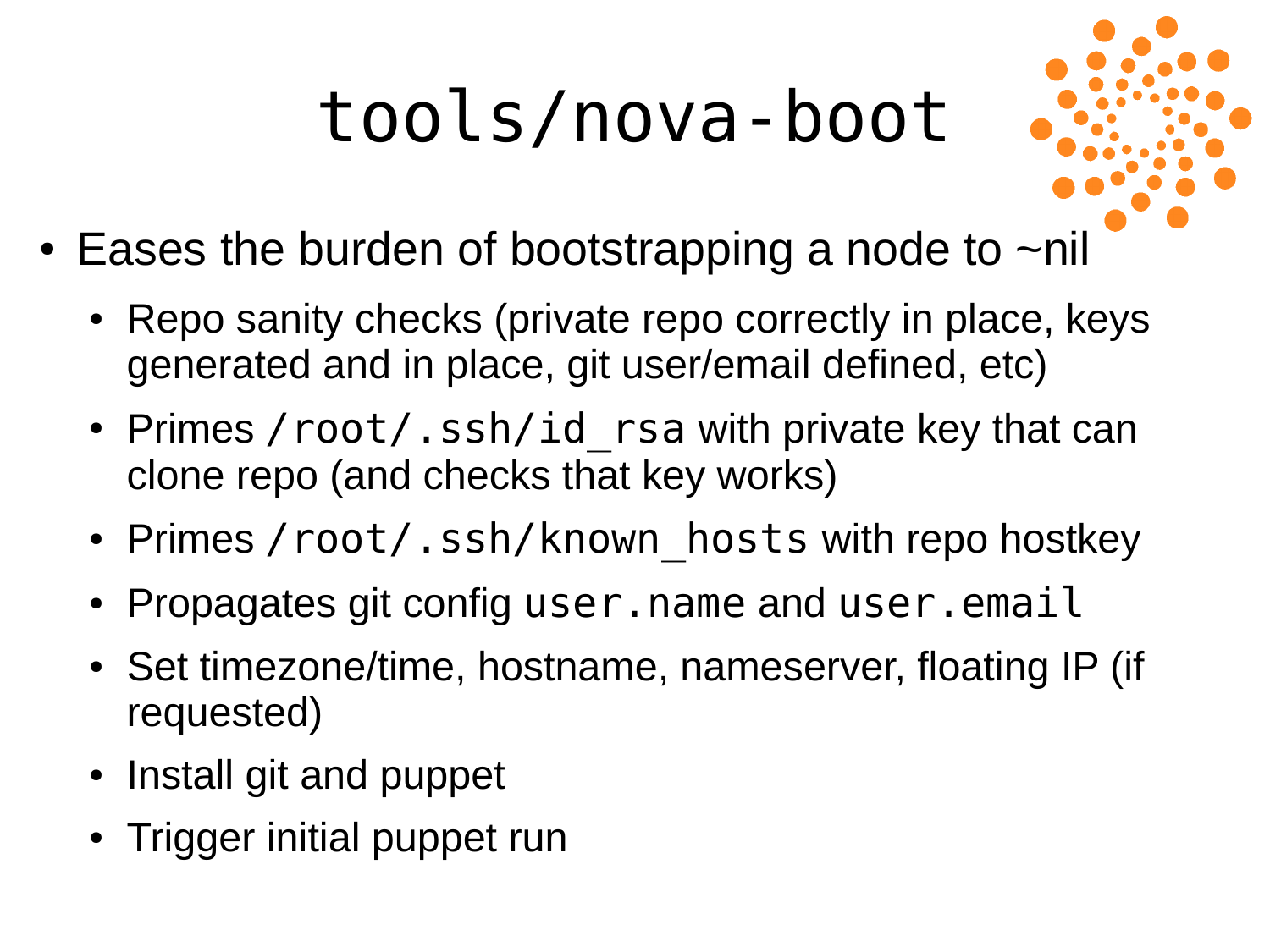#### tools/nova-boot



Example usage:

cd puppet

- tools/nova-boot
	- --name *fqdn*.nci.org.au
	- --repo git@repos.nci.org.au:p/*tenant*/puppet
	- --branch *username/some\_branch*
	- --ip 192.43.239.*xxx*

--

- --image centos-6-20121101
- --flavor 2
- --key-name my key
- --security-groups open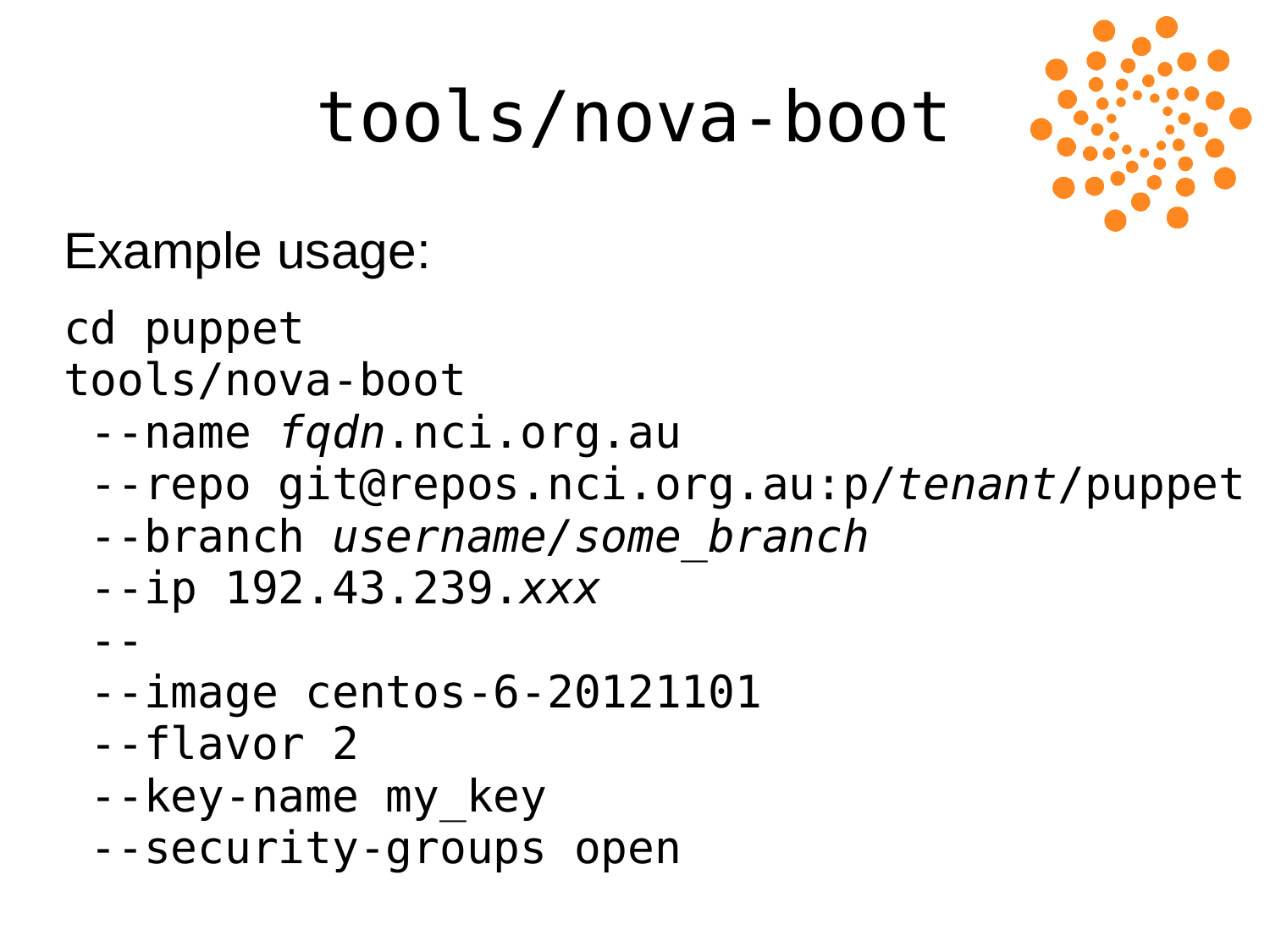#### Updating Instances



- Currently, users must manually do:
	- git push
	- ssh root@instance puppet-update

Which effectively does:

```
cd /etc/puppet
git pull
git submodule update
puppet apply 
/etc/puppet/manifests/site.pp
```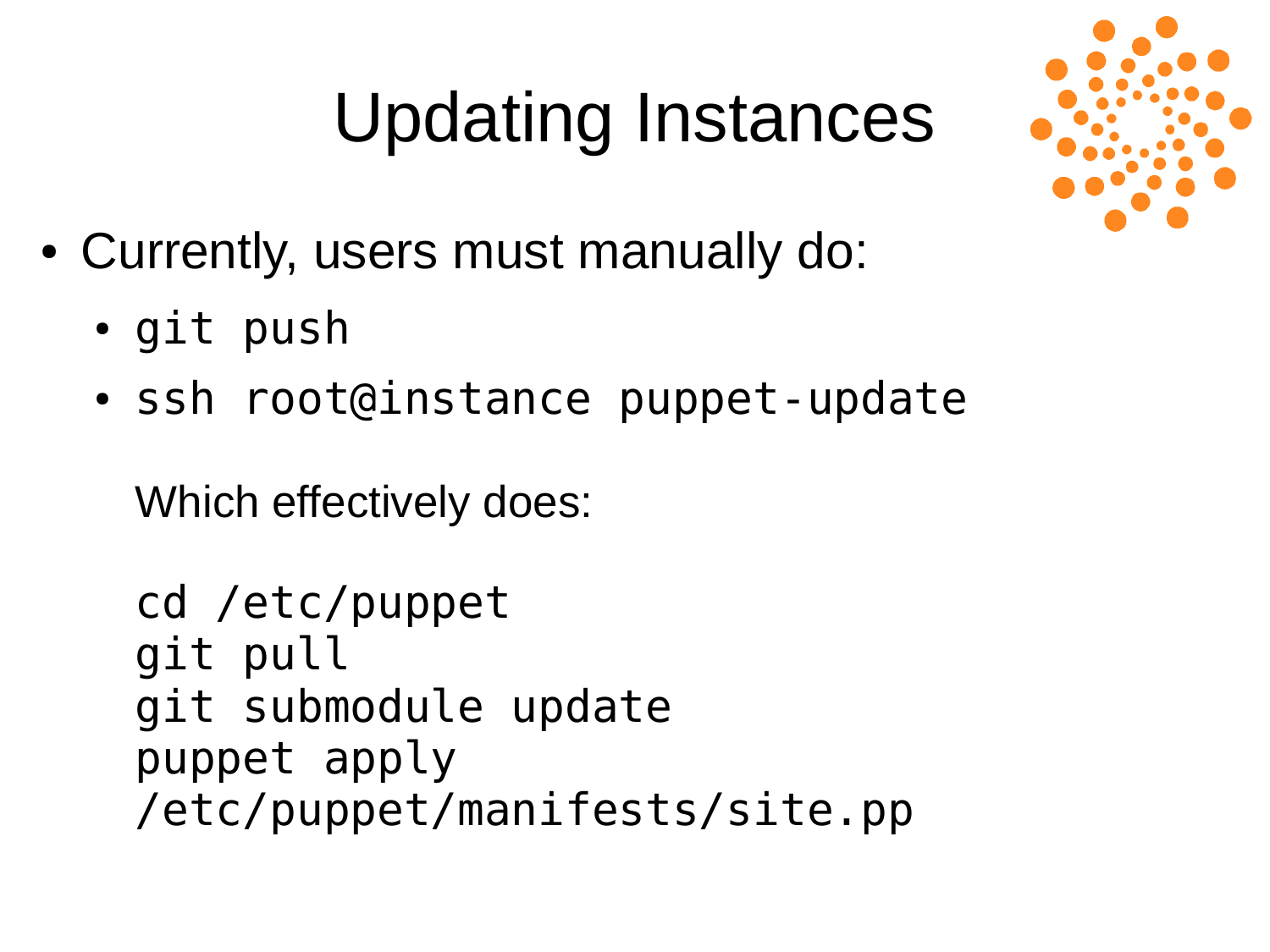#### Instance Auto-updating



- Client uses repo private key to ssh to repo machine
- Runs special command indicating the repo and branch to subscribe to (via Unix domain socket)
- git hook (pre/post-receive) notifies all subscribed instances that there is a new HEAD (via Unix domain socket)
- Small, simple daemon listens on the UDSs and relays the messages back and forth